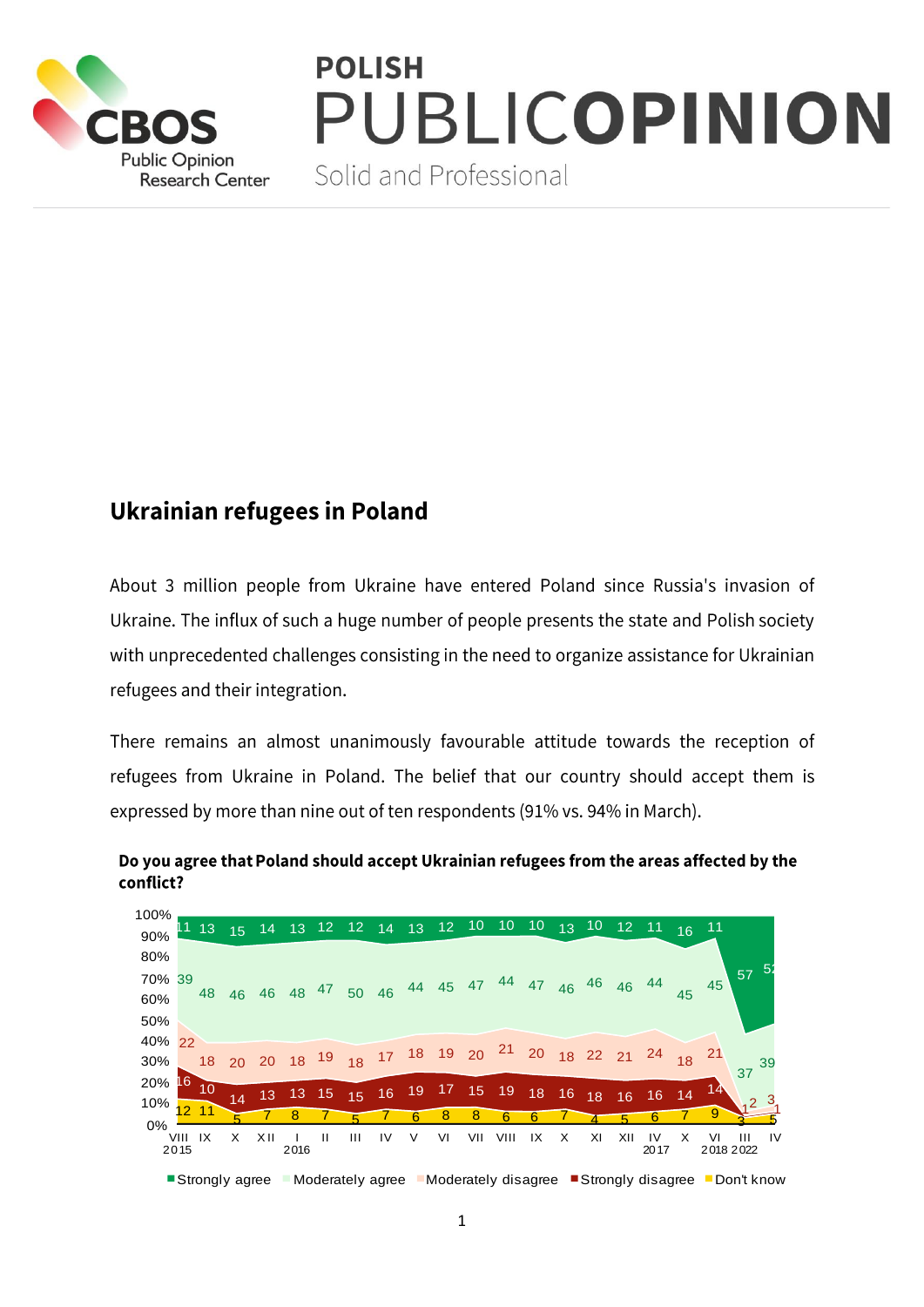Three-quarters (75%) state that there are people who came from Ukraine to escape the war in their area of residence. One-third of the general public (33%) know personally someone who came to Poland from Ukraine after February 24 this year.



### Do you know personally someone who came to Poland from Ukraine after February 24 this year?

Respondents are divided in their predictions as to whether refugees from Ukraine who came to Poland after the outbreak of the war will remain in our country. The belief that most of them will leave when the war is over prevails minimally (45% versus 40%).

### Do you think that the majority of refugees from Ukraine in Poland, after the end of the war...



Almost two-thirds (63%) claim that someone in their household helps refugees from Ukraine. Helping is facilitated by a higher socio-economic status. It is more often done by respondents with higher education (79%), respondents with relatively high income per person in the household (PLN 3,000 or more: 76%) and residents of the largest cities (73%). People who are most involved in religious practices (77%) also stand out in this respect.

#### Do you or someone in your household offer help to refugees from Ukraine voluntarily and free of charge?

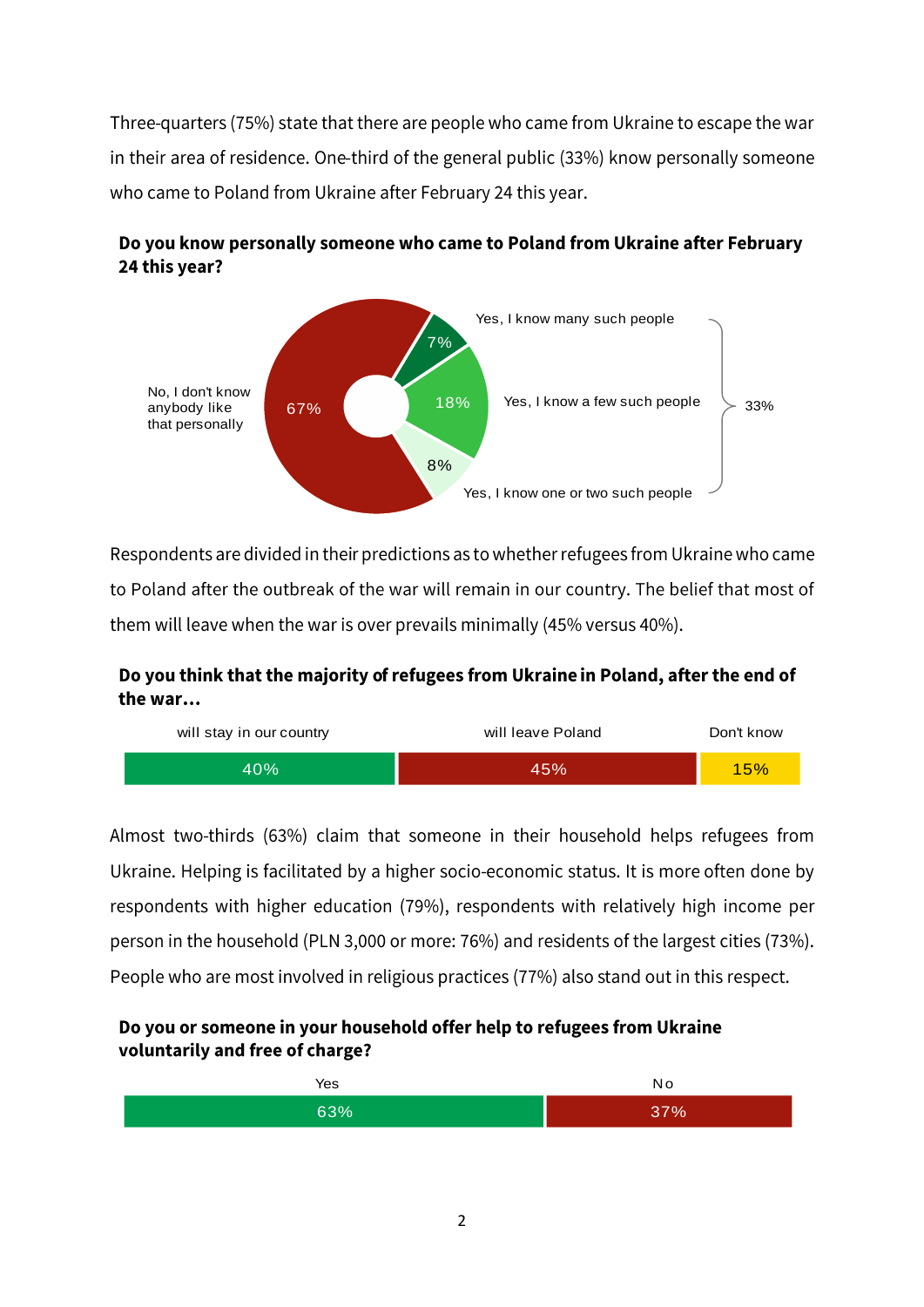Most often, material and financial assistance is provided. Three-quarters of respondents who reported that their household helps refugees donate items such as clothes, hygiene products or food (75%), and about six out of ten give money (59%). Forms of assistance based on direct involvement are less widespread. They include: organizing collections and other aid actions (12%), assisting in various matters, e.g. in offices, clinics, schools (10%), providing refugees with a house or apartment (8%), preparing meals (6%), working as a volunteer at a reception and accommodation point (6%) and transporting people from the Polish-Ukrainian border (3%). Other, spontaneously mentioned forms of help were such activities as: involvement in information campaigns on the Internet, education (language teaching, tutoring in other subjects), free medical assistance, job offers, free provision of various services and donation of firewood.





Two-thirds of Poles (67%) believe that the help our country offers to refugees from Ukraine is sufficient. Among the remainder, the belief that the aid is too big (18%) is more frequent than the opinion that it is too small (7%).